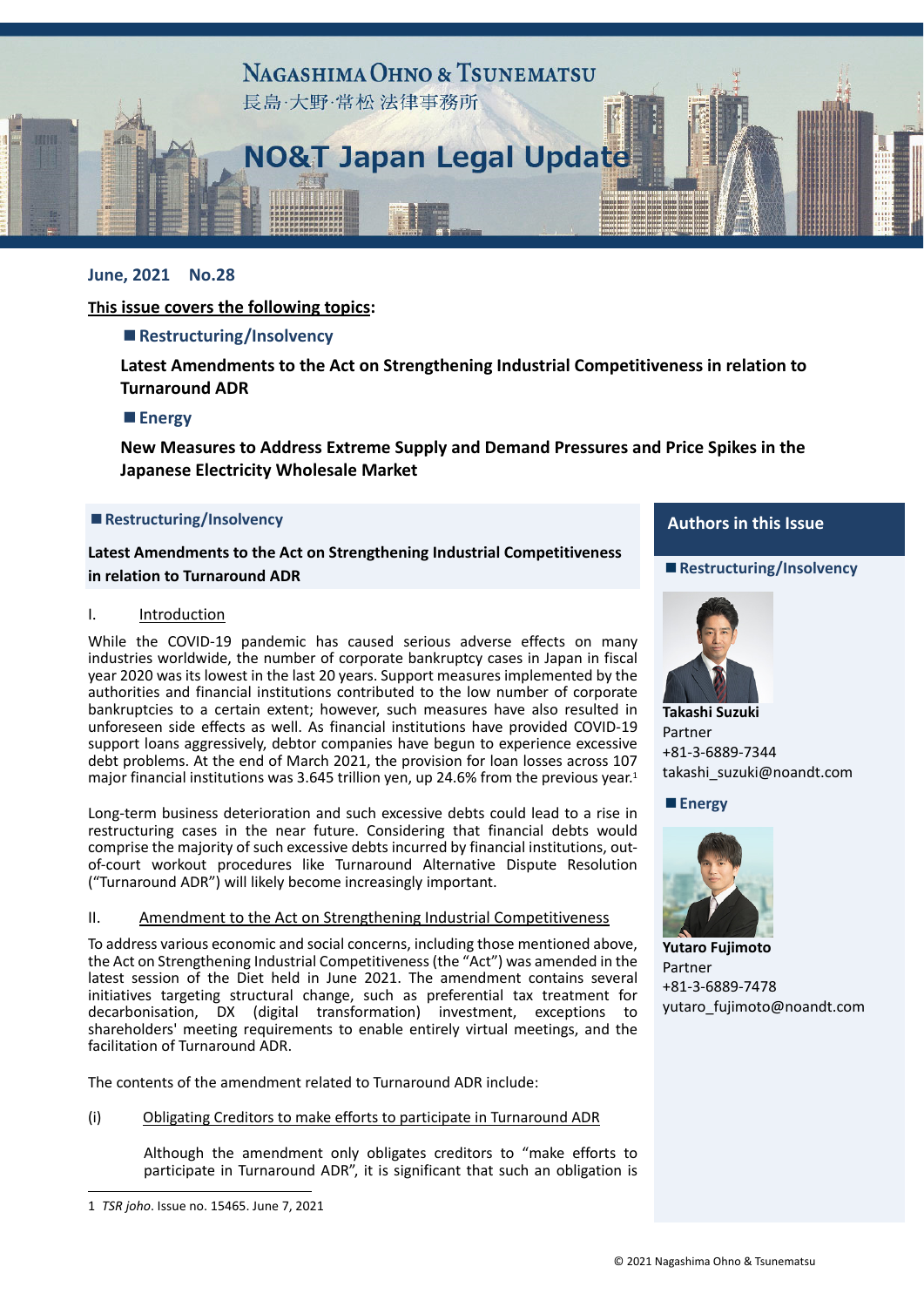expressly included in the Act, which will help debtor companies persuade creditors to sit at the Turnaround ADR table.

### (ii) Smooth Transition to Simplified Rehabilitation Proceedings

The amendment also seeks to facilitate the smooth transition to Simplified Rehabilitation Proceedings (defined below) in cases where a small number of creditors oppose a proposed business turnaround plan in Turnaround ADR. Specifically, the debtor company may request the Japan Association of Turnaround Professionals<sup>2</sup> (the "JATP") to confirm that the debt forgiveness in the proposed business turnaround plan conforms to the required standards as being essential to the enterprises' turnaround, provided that three‐fifths or more of the target creditors (in monetary terms) have consented to the proposed plan. Subsequently, when the debtor company files a petition for the order of Simplified Rehabilitation Proceedings, the court will take the JATP's confirmation into account when it confirms and authorizes the proposed rehabilitation plan identical to the proposed plan in Turnaround ADR.

Simplified Rehabilitation Proceedings are special civil rehabilitation proceedings where a debtor company may shorten its rehabilitation proceedings by omitting the claim determination process in cases where the number of creditors is small or the majority of creditors have given consent to the proposed rehabilitation plan prior to filing a petition ("Simplified Rehabilitation Proceedings").

# III. Impact on Future Practices

 $\overline{a}$ 

The incorporation of the majority decision principle into workout processes has been discussed in Japan for several years. However, because the introduction of the majority decision principle in private arrangements would raise constitutional issues in Japan, no firm conclusions have been reached on the feasibility of directly adopting it. The idea of facilitating the smooth transition to Simplified Rehabilitation Proceedings has been discussed as a practical way to adopt the essence of the majority decision principle within Turnaround ADR.

Though the provisions of the amendment related to Turnaround ADR have not yet entered into force and related regulations have not been publicly announced, it is expected that the amendment will have an important effect on Turnaround ADR. Most notably, from a practical perspective, it will accelerate negotiations with opposing creditors in Turnaround ADR by providing a clear pathway to Simplified Rehabilitation Proceedings.

Considering the current uncertain business environment, there may be an increase in the number of instances where minority creditors strongly oppose or do not consent to a proposed business turnaround plan. In these cases, the amendment to the Act will have a direct impact.

## **Recent Publications**

 *Enhancement of Corporate Governance Relating to Upcoming TSE Market Restructuring* 

(Asian Legal Business Japan E‐ magazine, June 2021) by Yuichi Miyashita

- *Vietnam: Decree guiding Law on Public Private Partnership*  (Lexology (online), June 2021) by Hoai Tran and Tran Phuong Mai
- *Assessing Japan's amended regulatory framework for fund transfer service providers*  (International Financial Law Review (online) International Briefings: Japan, June 2021) by Shotaro Inoue
- *Underwriters' liability for false statements made in IPO*  (International Law Office Online Newsletter "White Collar Crime‐Japan", June 2021) by John Lane and Takashi Ohno
- *Amendment to the Control Procedures for the Manufacture and Importation of Medical Devices in Thailand*  (NO&T Thailand Legal Update No.11, May 2021) by Yothin Intaraprasong, Ponpun Krataykhwan and Kwanchanok Jantakram
- *Thailand's New Regulation on Telemedicine Service Standards in Medical Facilities*  (NO&T Thailand Legal Update No.11, May 2021) by Yothin Intaraprasong, Luxsiri Supakijjanusorn and Chattong Sunthorn‐opas
- *DECREE 31/2021 ON GUIDING THE LAW ON INVESTMENT 2020 (Vietnam)*  (NO&T Asia Legal Review No.35, May 2021) by Huyen Nhu
- *RISK BASED APPROACH: NEW REGIME FOR BUSINESS LICENSING IN INDONESIA* (NO&T Asia Legal Review No.35, May 2021) by Ichsan Montang

<sup>2</sup> JATP is the only organization permitted by METI to mediate Turnaround ADR cases.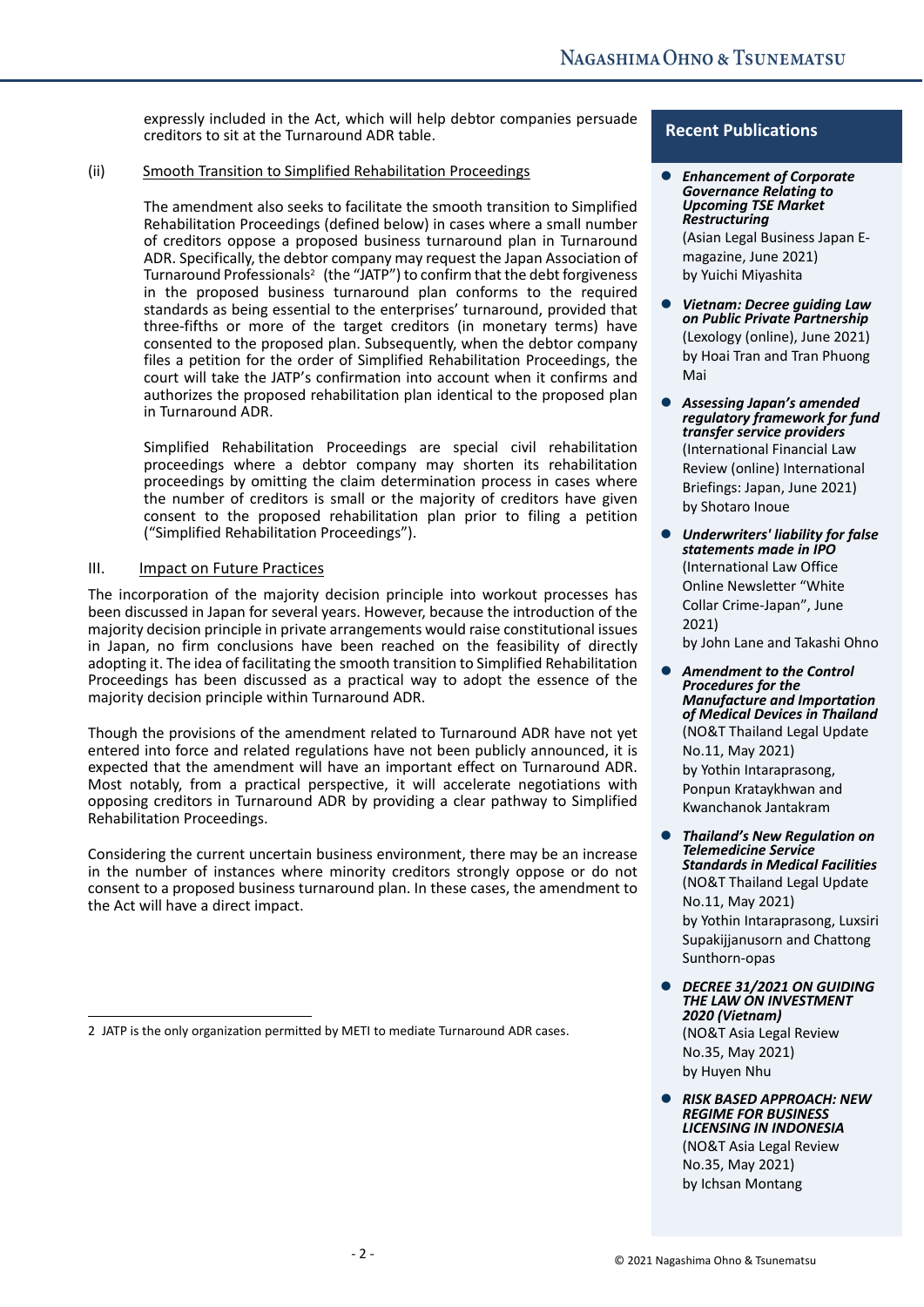## **■Energy**

# **New Measures to Address Extreme Supply and Demand Pressures and Price Spikes in the Japanese Electricity Wholesale Market**

#### I. Introduction

In December 2020 and January 2021, Japan experienced extreme supply and demand pressures in its electricity market. In order to deal with the situation, Organization for Cross-regional Coordination of Transmission Operators, Japan or OCCTO (a public organization established under the Electricity Business Act) instructed a number of electricity companiesto operate their power plants at their maximum level and interchange electricity to the areas experiencing supply pressure. Major gas and oil companies also cooperated with the electricity companies by providing fuel needed to operate thermal power plants. The government additionally requested consumers to be more efficient in their electricity consumption.

This situation also caused a historic price spike in the electricity wholesale market. A new record high of JPY 251.0/kWh was set on January 15, 2021 in the spot market of the Japan Electric Power Exchange ("JEPX"). As a comparison, the average prices of JEPX spot markets from 2016 to 2019 were between JPY 8/kWh to JPY 10/kWh. This price spike further triggered a high imbalance fee, which is imposed on electricity retailers when they do not procure sufficient electricity to supply their consumers.3 The high imbalance fee in turn caused a financial crisis for a number of electricity retailers. While the government provided some financial support, such as requesting electricity utilities to allow the imbalance fee to be paid in installments, some electricity retailers have now been forced to commence bankruptcy procedures.

#### II. Reasons and Contributing Factors

According to a government assessment, the main reasons for this serious state of affairs were a combination of severe cold weather (demand-side) and LNG shortage (supply-side). In spite of the forecast announced by the Japan Meteorological Agency in September 2020, a strong cold front hit Japan and caused a significant increase in the demand for electricity. The LNG shortage was caused by accidents occurring at LNG production plants in LNG producing countries, which limited the electricity generation at domestic LNG power plants. Since LNG is by nature hard to store for the long term as well as procure flexibly, the domestic LNG power plants had difficulty overcoming the supply shortage in a short period of time once a certain amount of LNG supply had ceased.

The government also stated that the growing dependence on LNG power plants was a contributing factor. In the past five years, many oil power plants were decommissioned due to their age, economic inefficiency and environmental load. The government assessment also cited the following as contributing factors: (i) the suspension of many nuclear power plants due to tighter regulations, regular inspections and judicial injunctions; (ii) fluctuating supply due to the expansion of photovoltaic and wind power; and (iii) a number of large coal power plants being offline during the period between 2020 year‐end and January 2021.

#### III. New Measures

 $\overline{a}$ 

Learning from these lessons, the government is planning to introduce three types of measures to prevent a similar situation from occurring in the future: preventive measures, contingency measures and structural measures.

 Preventive measures: The government will improve and extend the governmental forecast of supply and demand conditions. Also, the government will prepare a guideline to demonstrate good practices among electricity generators in relation to fuel procurement and will promote hedge trading through the forward market<sup>4</sup>, base-load market<sup>5</sup> and futures market.<sup>6</sup>

<sup>3</sup> Under the current regulations the imbalance fee is determined by the JEPX price.<br>4 "Forward market trading" is currently available in JEPX and is the trading of electricity supplied for a certain period (one week, one month or one year) starting on a day that is three or more days from the trade date. Orders are continuously executed in strict price and time priority. For example, an order entered into the system at an earlier time must be executed in full before an order entered at a later time at the same price is executed.

<sup>5</sup> The "base-load market" is a relatively new market in JEPX operating since July 2019. This is a wholesale forward market of electricity exact by a nuclear power plant, a traditional large-scale hydro power plant, a coal-fired power plant or a geothermal power<br>plant ("base-load electricity") to electricity retailers. Major electricity utilities are required load market for a prescribed price to secure electricity retailers' access to base-load electricity. That price is intended to be not unduly higher than the utilities' intra‐group price.

<sup>6</sup> The "futures market" wasfirst established by the Tokyo Commodity Exchange, Inc ("TOCOM") in September 2019 and allows buyers to hedge the volatility risk of the JEPX spot market trading price. The European Energy Exchange ("EEX") and New York Mercantile